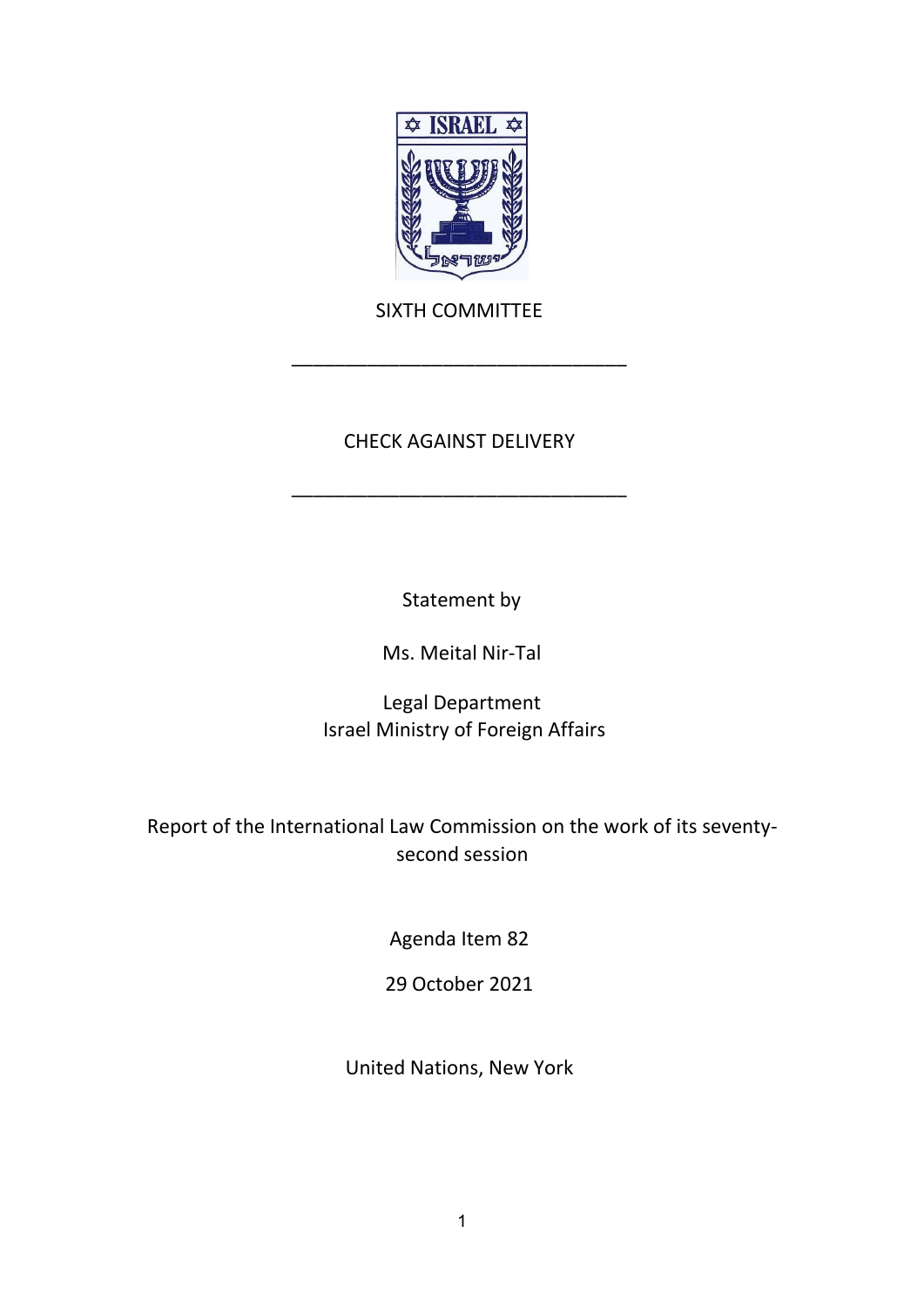## **CLUSTER II**

## **(Sea-Level Rise and Immunity of State Officials from Foreign Criminal Jurisdiction)**

Thank you Madame Chair,

Starting with the topic of **sea-level rise**, the State of Israel supports the efforts of the international community to prepare for its potential implications. Israel agrees that this issue poses a concrete global challenge, particularly to those countries that are already impacted -- or potentially impacted -- by this worrisome phenomenon.

This matter raises a variety of concerns in a number of disciplines, including in the legal realm. Indeed, sea-level rise has potential far-reaching implications on key underpinnings of our international legal order, including the principles of legal stability, security, and predictability.

Madame Chair,

Israel welcomes the Commission's discussion, as reflected in the report, of the potential legal effects of sea level rise on the preservation of base lines, maritime delimitation and on islands.

Israel reiterates its position that the work of the Commission and the Study Group on this topic should not serve to undermine the delicate balance achieved by existing maritime boundary agreements, which meaningfully and significantly contribute to positive cooperation, as well as to regional and international stability, both in the political sense as well as in the **legal** sense.

The Government of Israel takes note in this vein of the discussion and conflicting views in the Report regarding the nature of baselines and maritime limits, and whether they are – quote - "inherently ambulatory" or, rather, should be considered fixed in nature.

We also take note in this context of the Study's reference to the 2018 conclusions of the International Law Association Committee on International Law and Sea Level Rise -- cited in paragraph 281 of the ILC report -- which set forth, *inter alia*, that changes in land and maritime boundaries should not constitute an unforeseen or fundamental change of circumstances under Article 62(2) of the Vienna Convention of the Law of Treaties that would affect the legal validity of an agreement. The Government of Israel continues to study and consider this important discussion on the inter-ministerial level, as it is of great relevance to the entire topic of sea level rise, and we look forward to weighing in on this debate at a future date.

## Madame Chair,

Israel expects the Study Group to adopt a careful approach in light of the complexity and multi-disciplinary and multi-faceted nature of this topic. In this vein, we would like to raise some concerns regarding a number of statements in the recent report, as well as regarding the methodology employed by the study group.

One such example relates to the references in the report to the potential emergence of rules of customary international law. Israel believes that given the limited state practice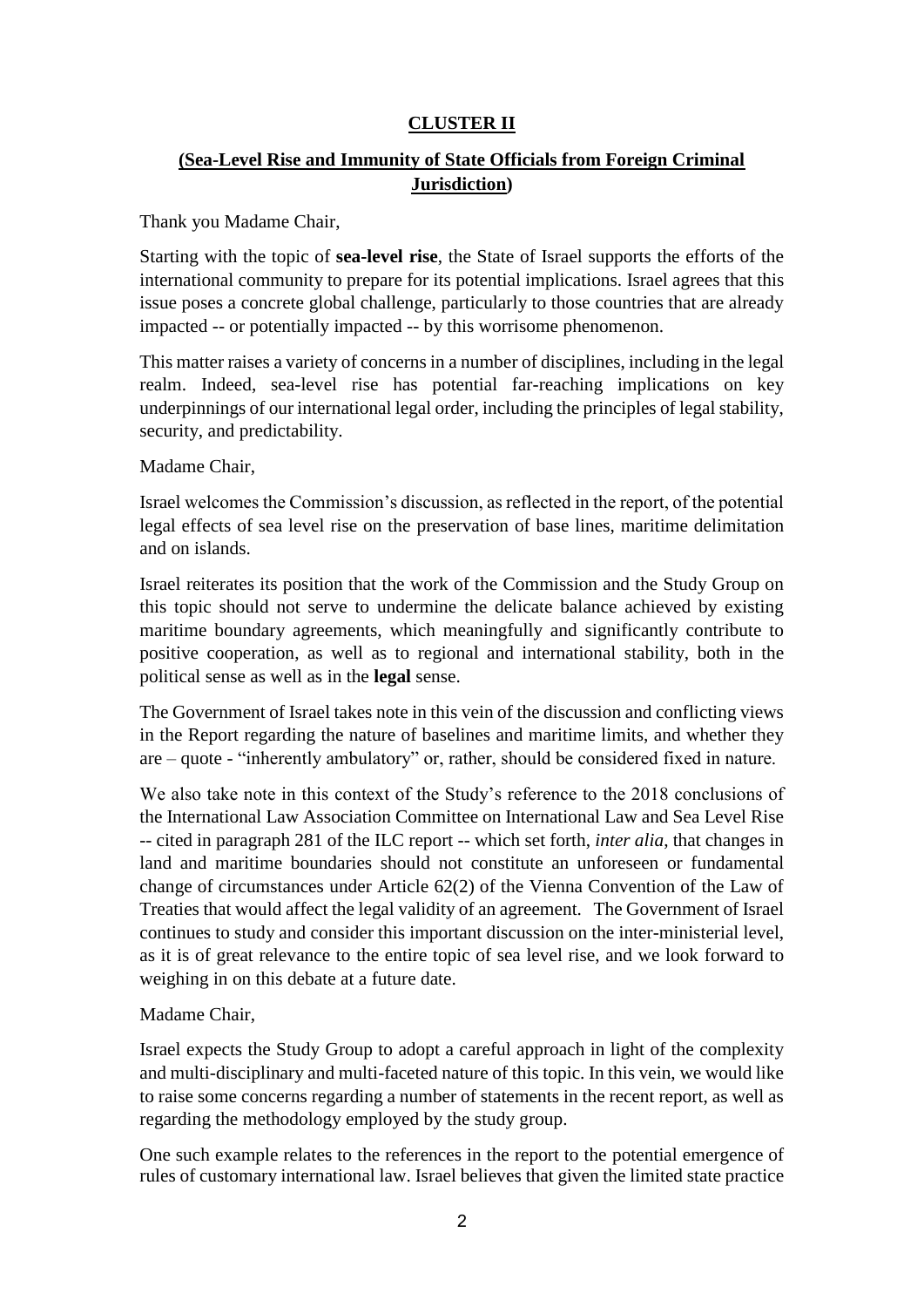in this field -- as acknowledged by the study group itself -- it is doubtful whether any conclusion regarding evidence of existing binding rules of international law on the subject of sea level rise could be drawn at this juncture*.* Israel refers in this context to the ILC draft guidelines on the Identification of Customary International Law, and urges the Study Group to follow the methodology set forth therein. Israel also cautions against the Study Group reaching any conclusions on this topic from the mere fact that a given treaty is silent on a certain matter.

#### Madame Chair,

In conclusion, the Government of Israel thanks the International Law Commission Study Group for taking up this important and most relevant topic, and looks forward to continuing to engage and to contribute positively to this project.

## Madame Chair,

Turning now to the topic of "**Immunity of State Officials from Foreign Criminal Jurisdiction**" Israel would like, at the outset, to thank the Special Rapporteur, Ms. Concepción Escobar Hernández, and the Commission more broadly, for the work done on this topic.

Israel attaches great importance to ensuring that perpetrators of crimes are brought to justice, and supports international efforts to fight crime and combat impunity effectively. At the same time, the longstanding and fundamental rules on immunity of State officials from foreign criminal jurisdiction are firmly established in the international legal system – and for good reason. They were developed to protect the elemental principles of State sovereignty and equality; to prevent international friction and political abuse of legal proceedings; and to allow for the proper and unimpeded functioning of State officials in the performance of their duties and in the conduct of international relations. This underlying rationale remains as important and as central to international law and international relations today as it was centuries ago.

## Madame Chair,

Before commenting on this year's report regarding this topic, we would like to reiterate our concerns regarding several of the draft articles provisionally adopted by the Commission thus far. Israel continues to consider that certain draft articles have failed to reflect the current state of play of customary international law accurately, and constitute – instead -- suggestions for the possible progressive development of the law — but without openly acknowledging that fact. Should the Commission, nonetheless, propose such progressive development, it should, at the very least, make note of that explicitly. Israel would ask in this regard that our statements on this topic in previous years be considered together with this current one.

## Madam Chair,

Israel wishes to make particular mention again of Draft Article 7, which proposes exceptions to immunity *ratione materiae*. Israel shares the view -- echoed by other States, as well as by several members of the Commission itself -- that this Draft Article does **not** represent the current state of international law. Nor does it reflect any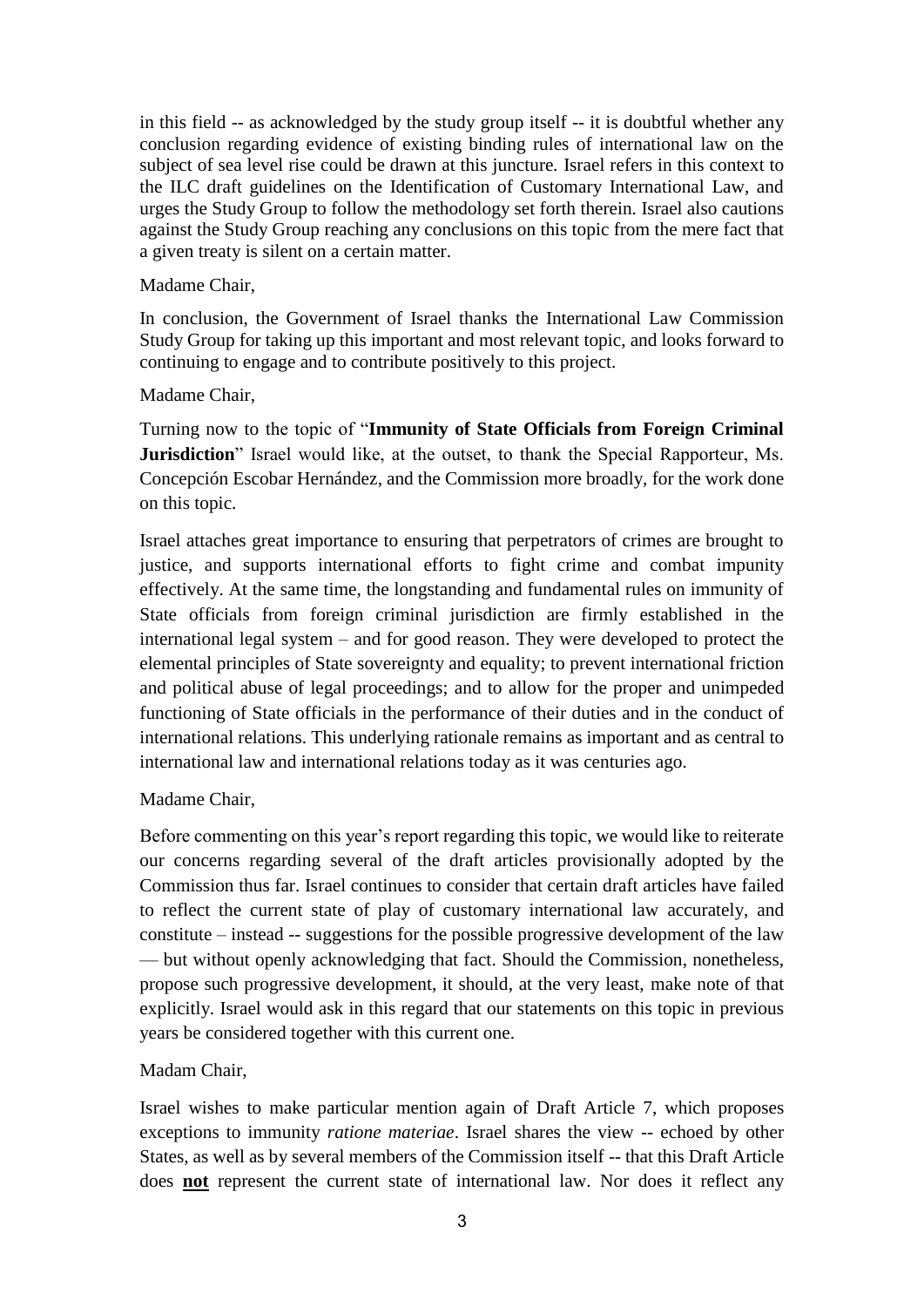purported "trend" in this direction. This was confirmed only recently by a number of domestic courts, which held that no such exception applies when officials acted in the course of the performance of their official duties. Israel thus reiterates its position that Draft Article 7 should be **deleted**. Having said that, and without prejudice to this position, should the Commission, nonetheless, decide to retain Draft Article 7, we would expect the Commission to state clearly that this Draft Article reflects a mere proposal for the progressive development of current law that States may or may not choose to adopt.

Furthermore, Israel once again asks the Commission to reconsider its position on the issue of immunity *ratione personae* discussed in Draft Article 3 and Draft Article 4. While these Draft Articles specify that only three persons, known as the "*troika*" – the Head of State, Head of Government and Minister of Foreign Affairs – enjoy immunity *ratione personae*, Israel notes that under customary international law, as reflected in the case-law of the International Court of Justice and of domestic courts, the category of high-ranking State officials who enjoy such immunity is **broader**. Again, if the Commission decides to retain these particular Draft Articles, it should be made clear that they do not reflect customary international law.

#### Madame Chair,

Israel welcomes the progress made this year with regard to the procedural safeguards discussed in the Special Rapporteur's seventh report. In particular, Israel considers that the present wording of Draft Article 8, paragraph 2, properly reflects the rule that immunity must be determined at the earliest stage, *in limine litis*. The changes made to paragraph 2 now make it compatible with this rule, by underlining that the forum state ought to examine questions of immunity before initiating criminal proceedings or taking coercive measures that may affect the foreign official in question.

Additionally, Israel welcomes the deletion of the previous paragraph 4 of Draft Article 11 regarding deducing waivers of immunity from international treaties, as that text was plagued with difficulties and would have led to unwelcomed ambiguity in this regard.

## Madame Chair,

With regard to Draft Article 10, Israel rejects the possible underlying assumption that only if the State of the official invokes immunity, then the question of immunity should be considered by the forum State. Israel reiterates its past statements on this matter, according to which there is a presumption of immunity in the case of foreign State officials. This immunity applies unless the State of the official: gives express notice of the lack of immunity in a particular case; explicitly waives the official's immunity in writing; or until a clear determination of the absence of immunity is made. Israel thus maintains its view -- as expressed by several Member States as well as by some Commission members -- that the invocation of immunity is not a precondition for its application, as immunity exists as a matter of customary international law.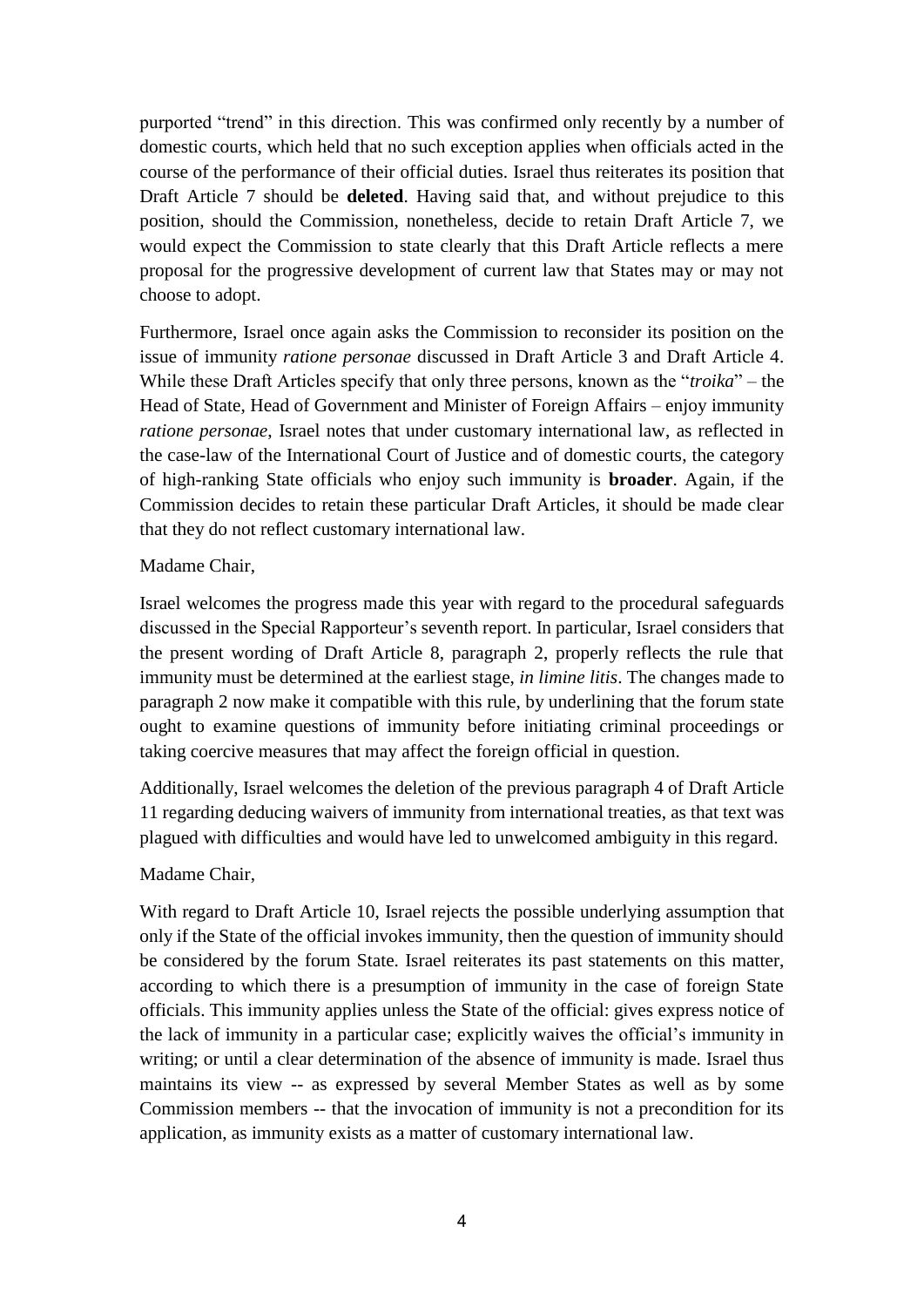Furthermore, concerning the proposed Draft Article 10, paragraph 2, Israel rejects the requirement according to which invocation of immunity can only be done in written form. Such requirement does not necessarily reflect international practice in this regard as the assertion of immunity may be conveyed to the forum state orally as well.

#### Madame Chair,

Referring to the previously proposed paragraph 6 of Draft Article 10 concerning the examination *proprio motu* of the question of immunity, which was not included in the proposed Draft Article and is expected to be addressed at a later stage, Israel believes that Draft Article 10 should not distinguish between immunity *ratione personae* and immunity *ratione materiae* with regard to the requirements for their invocation. Therefore -- like some Commission members -- Israel maintains that when immunity *ratione personae* or immunity *ratione materiae* is not invoked by the State of the official, the forum State must still consider or determine *proprio motu* the question of immunity as soon as it becomes aware that a foreign official may be affected by the exercise of its criminal jurisdiction.

In addition, while Draft Article 10, paragraph 1 provides that --quote -- "*A State may invoke the immunity of its official when it becomes aware that the criminal jurisdiction of another State could be or is being exercised over the official. Immunity should be invoked as soon as possible*" --end quote --, Israel maintains -- as did several members of the Commission -- that the State of the foreign official is under no obligation to invoke immunity *immediately* upon becoming aware of the possibility or exercise of criminal proceedings. After all -- as also acknowledged by the Special Rapporteur, and as is implicit in Draft Article 12, paragraph 2 -- the State of the foreign official may need to consider various relevant issues prior to communicating its position on the matter.

#### Madame Chair,

Moving on to the issue of the determination of immunity -- which is expected to be dealt with in a separate draft article that has not yet been considered by the Drafting Committee -- as mentioned in previous statements, Israel wishes to reiterate that this future draft article should assert that the determination of immunity should be made by the *competent authorities* of the forum State, which are not necessarily its *courts*. Israel, thus, shares the view of some Commission members, according to which the draft article should refrain from exclusively relying on the judiciary in determining issues of immunity. Though the prominence of the judiciary in determinations of immunity prior to the initiation of criminal proceedings may reflect common practice amongst civillaw national legal systems, the draft article should adopt a more inclusive approach that also reflects the practice of other national systems, in which the executive branch plays a leading -- if not decisive -- role in determining issues of immunity.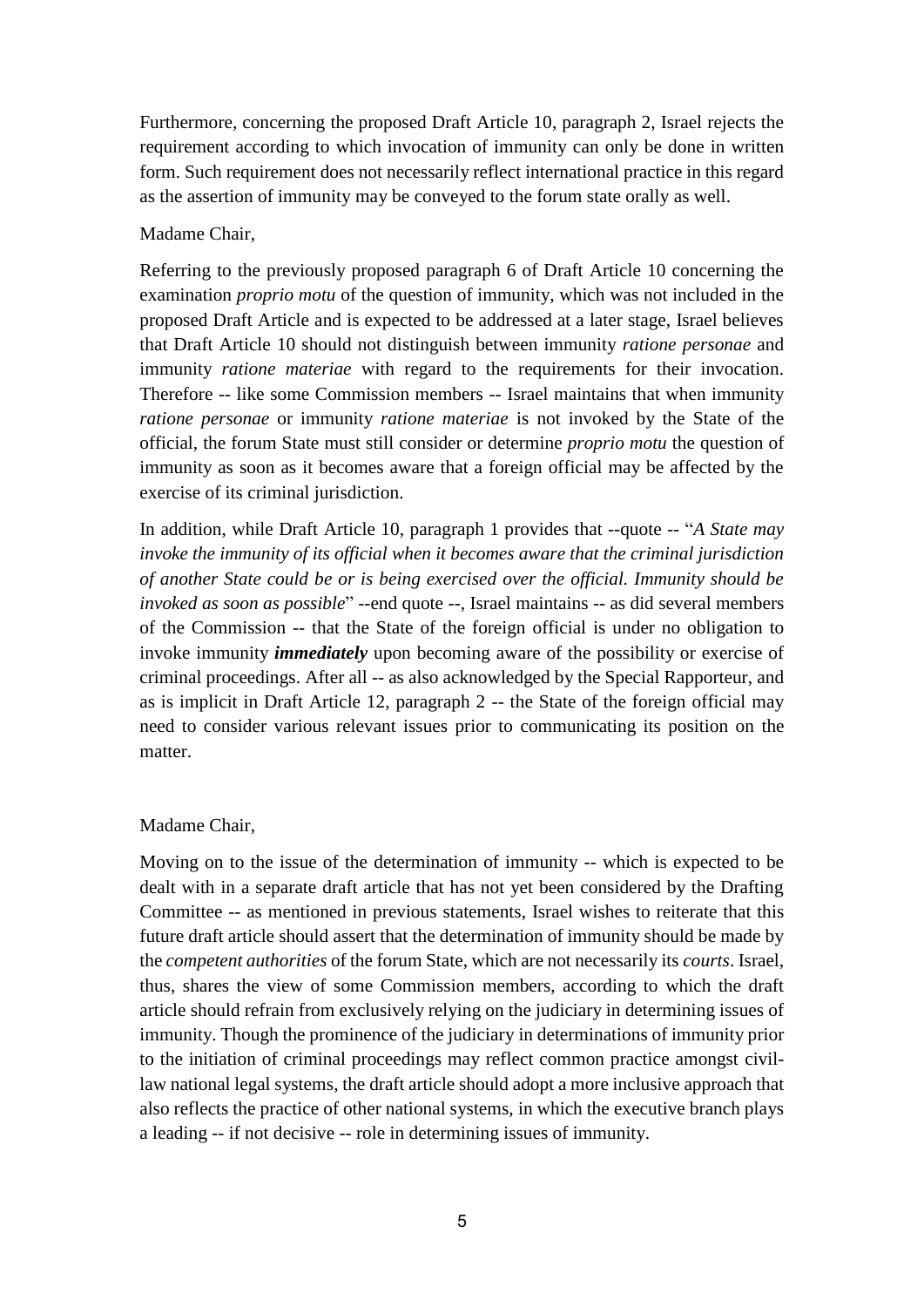Furthermore, issues of immunity -- especially those pertaining to complementarity or subsidiarity -- may well be discussed between the executive and prosecutorial authorities of the relevant States before the matter reaches any court. Therefore, Israel suggests avoiding any unwelcomed divergence from the current law and practice in terms of determinations on the temporal and procedural stages in which issues of immunity are considered and determined.

Israel believes that specific determinations regarding immunity of foreign officials should be considered by the highest-level of decision makers in the forum State, and only after consultation with the State of the official. Needless to say, decisions on whether to initiate a criminal investigation entails the risk of violating the official's immunity under customary international law, with all the significant and weighty implications that might follow. Consultations between the forum State and the State of the foreign official allow the former to examine in a proper and thorough manner all relevant information, including issues of subsidiarity or complementarity, thus preserving the stability of international relations and the sovereign equality of States. Accordingly -- as previously articulated by several members of the Commission - proceedings against the official must be suspended for the duration of consultations between the relevant Governments regarding the issue of immunity.

#### Madame Chair,

Lastly, Israel would like to refer to the proposed Draft Article 18. Israel believes that the justification provided by the Special Rapporteur for a draft article relating to the issue of international criminal tribunals is unconvincing. In her eighth report, the Special Rapporteur argued that a specific draft article on the issue of international criminal tribunals would be necessary in order to clarify that immunities before international criminal tribunals should be excluded from the scope of these draft articles, and ensure that the final outcome of the Commission's work on the topic of Immunity of State Officials from Foreign Criminal Jurisdiction would not undermine the rules of international criminal law. However, the title of the topic already refers to 'foreign' jurisdiction, and Israel notes that paragraph 6 of the commentary to Draft Article 1 clearly states that "the immunities enjoyed before international criminal tribunals, which are subject to their own legal regime, will remain outside the scope of the draft articles". Israel believes that Draft Article 18 is thus redundant and may cause confusion, and, therefore. should be omitted. To the extent that the Commission is nonetheless interested in including a 'without prejudice' point in the text of the draft articles, Israel suggests incorporating the text just cited in the commentary to Draft Article 1, in the actual text of Draft Article 1.

Israel notes in this regard that there was broad agreement throughout the process that the issue of immunities before international criminal tribunals would remain outside of the scope of the draft articles, and this understanding – appropriately -- led the Special Rapporteur to refrain from any detailed, comprehensive, and critical assessment of the issue of immunities before international criminal tribunals.